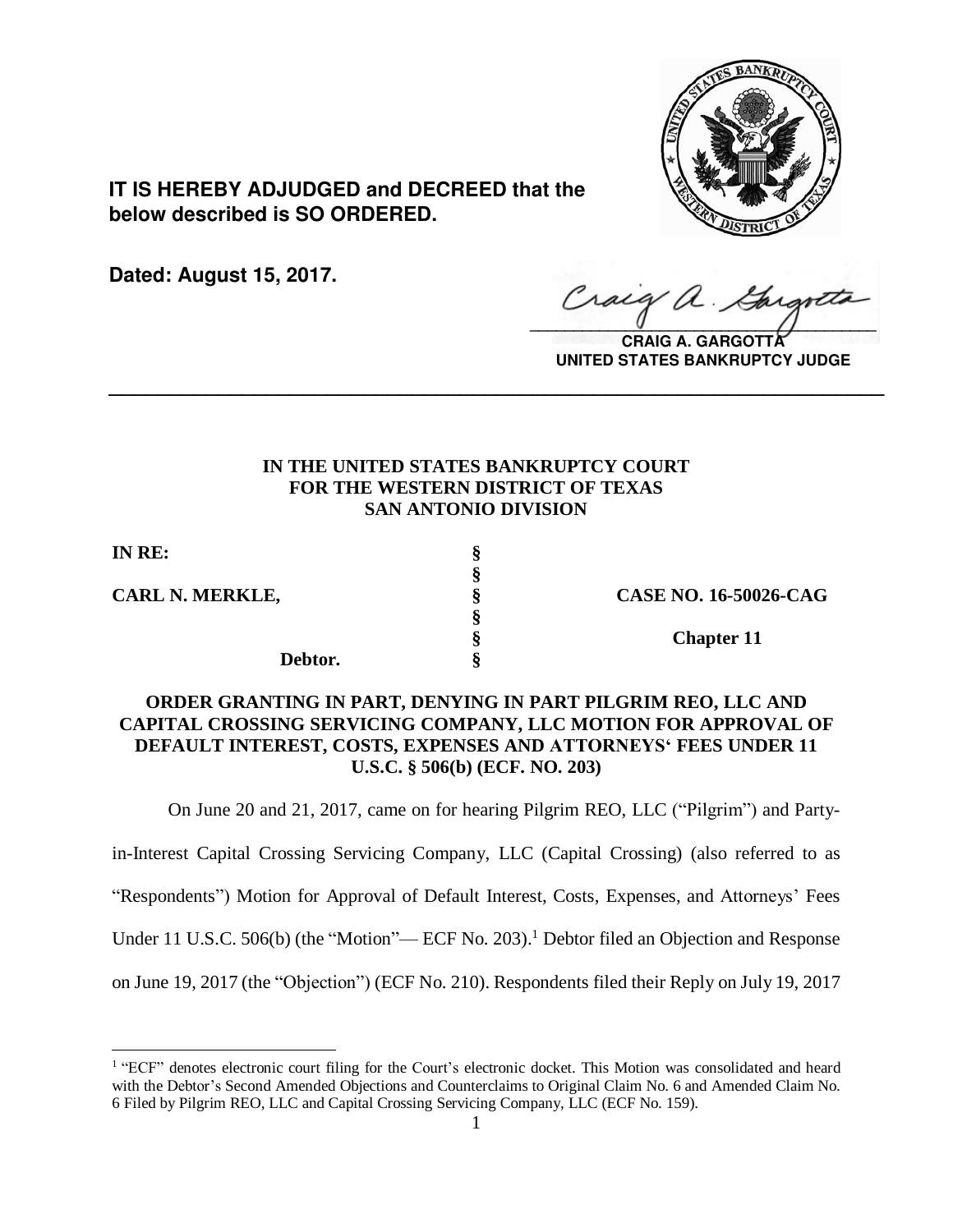(ECF No. 215). Debtor and Pilgrim each appeared through counsel and presented argument. The Court heard and took the matter under advisement at the conclusion of the hearing.<sup>2</sup> After considering the arguments made and evidence presented, and the file and record in the case, the Court finds that the Motion allowing Respondents attorneys' fees is granted in part, and, denied in part.

## **JURISDICTION**

The Court has subject matter jurisdiction over this Motion pursuant to 28 U.S.C. § 1334(b). This matter is referred to this Court under the United States District Court for the Western District of Texas' Order of Reference of Bankruptcy Cases and Proceedings dated October 4, 2013. This is a core matter pursuant to 28 U.S.C. § 157(b)(2)(A) (matters affecting the administration of the estate) and  $\S 157(b)(2)(B)$  (allowance or disallowance of claims against the estate). Venue in this district is proper under 28 U.S.C. §§ 1408 and 1409. The parties have agreed to invoke the adversary procedures in the resolution of this dispute.

### **PROCEDURAL HISTORY**

Debtor filed his Debtor's Second Amended Objections and Counterclaims to Original Claim No. 6 and Amended Claim No. 6 Filed by Pilgrim REO, LLC and Capital Crossing Servicing Company, LLC on May 4, 2017 (ECF No. 159). Respondents filed their Response on May 18, 2017. The Court denied in part, and granted in part, Debtor's Second Amended Objections and Counterclaims to Original Claim No. 6 and Amended Claim No. 6 Filed by Pilgrim REO, LLC and Capital Crossing Servicing Company, LLC (ECF No. 224). Respondents also filed their Motion to Dismiss Debtor's Counterclaims Pursuant to Fed. R. Civ. P. 12(b)(6) on May 18, 2017

<sup>&</sup>lt;sup>2</sup> After the hearing, the Court allowed further briefing on the Motion and submission of further documentary evidence on the issue of attorney's fees and costs. *See* ECF Nos. 213, 216, 217, and 219. The Court has considered the additional briefing and evidence in this Order.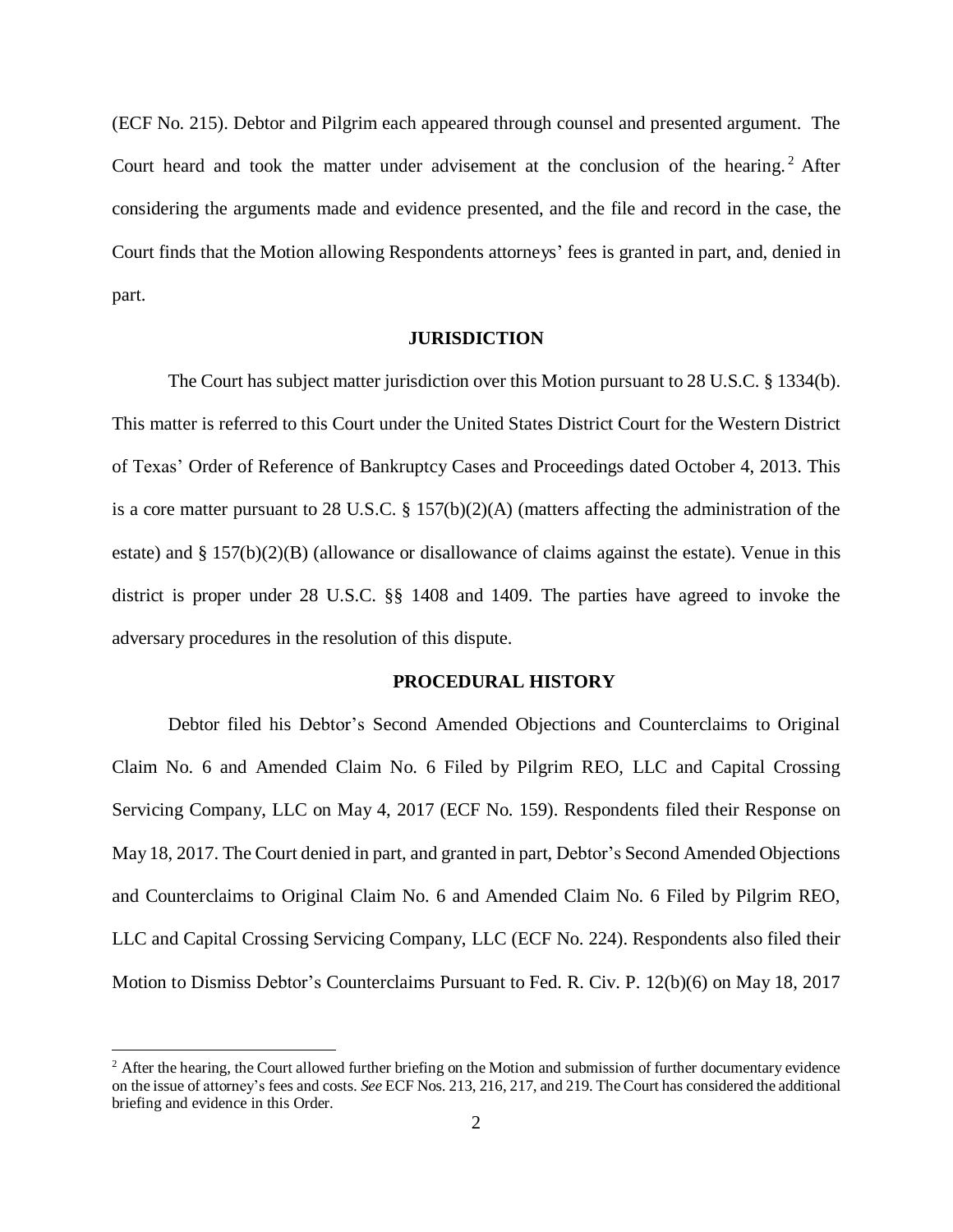(ECF No. 164). Debtor filed his Response to the Motion to Dismiss on June 12, 2017 (ECF. No. 183). Respondents then filed a Reply in support of their Motion to Dismiss on June 16, 2017 (ECF No. 202). On July 14, 2017, the Court granted Pilgrim and Capital Crossing's Motion to Dismiss and dismissed with prejudice the Debtor's counterclaims (ECF No. 214).

Pilgrim and Capital Crossing filed their Motion for Approval of Default Interest, Costs, Expenses, and Attorney's Fees Under 11 U.S.C. § 506(b) of the Bankruptcy Code (ECF No. 203). Debtor filed his Objection and Response on June 19, 2017 (ECF No. 210). The parties provided further briefing on the issues contained in the Motion and Response. The Court will address the allowance of Respondents attorneys' fees in this Order.

## **BACKGROUND**

Debtor (Carl N. Merkle) owns and operates an apartment complex known as the Northeast Village Apartments, located at 4535 Schertz Rd., San Antonio, Texas 78233 (the "Property"). *See* Second Amended Claim Objection ¶1.17. On or about July 11, 2005, Debtor entered into a Multifamily Note (the "Note") to purchase the Property and a Multifamily Deed of Trust Assignment of Rents and Security Agreement ("Deed of Trust," and together with the Note, the "Loan Documents"), which secured payment of all sums due under the Note. *See* Second Amended Claim Objection ¶2; Respondents' ("R") Exhibits 34 and 35. The Property is collateral subject to the Deed of Trust. (R-35).

Pilgrim is the current holder of the Loan Documents. Capital Crossing services the Note on behalf of Pilgrim. Motion ¶ 7. At various times since 2005, the Debtor has been in default under the terms of the Loan Documents. Specifically, Debtor has, *inter alia*, failed to make monthly installment payments of principal, interest, and escrow in full and on time. *See* Second Amended Claim Objection ¶¶ 12-13.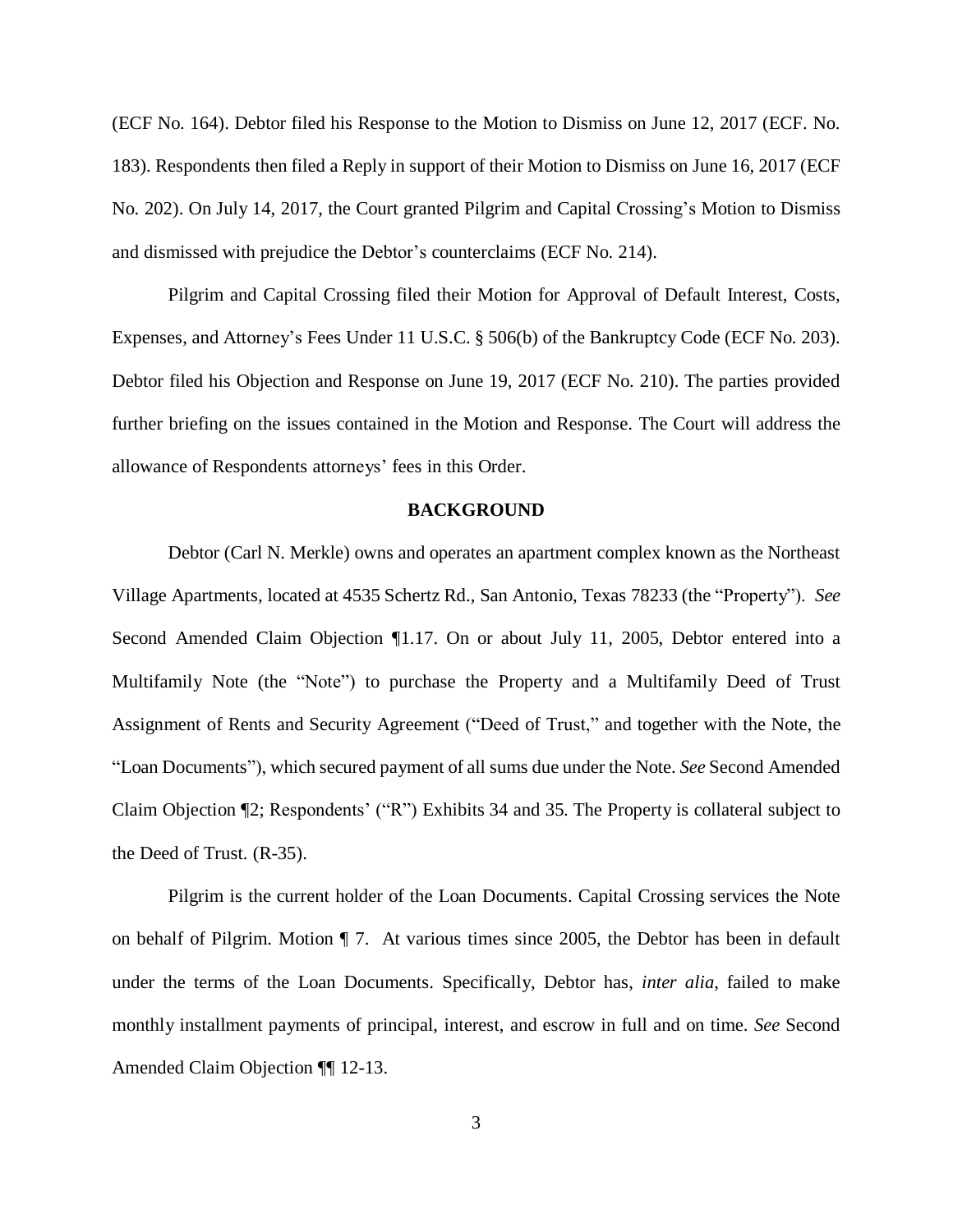On or about September 4, 2015, the Respondents sent Debtor a Notice of Default and Notice of Intent to Accelerate ("Notice of Default"), noting Debtor's ongoing payment defaults and invoking the remedy of acceleration under the Loan Documents. *See* Second Amended Claim Objection  $\P$ 15; (R-53).

On or about October 8, 2015, Debtor had not cured the payment defaults, and Respondents sent Debtor a Notice of Acceleration. *See* Second Amended Claim Objection ¶¶12-16 (admitting that Debtor had not paid the full amounts due for January, 2015 to July, 2015; admitting that Respondents sent the Notice of Default in September 2015; and alleging that Respondents sent the Notice of Acceleration "despite the fact that Debtor had made a full payment for August") (R-54). Debtor did not pay the full amount owed under the Loan Documents as required by the Notice of Acceleration, and the Second Amended Claim Objection does not contain any factual assertion that Debtor made full payment in compliance with the Notice of Acceleration. On or about December 15, 2015, Respondents sent Debtor a letter transmitting the Notice of Substitute Trustee's Sale ("Sale Notice"). *See* Second Amended Claim Objection ¶ 17; (R-55).

On January 4, 2016 (the "Petition Date"), the Debtor filed a voluntary petition seeking relief under title 11 of the Bankruptcy Code (11 U.S.C. § 101 *et seq.*) (ECF no. 1) (R-1). Debtor proposed a First Amended Plan of Reorganization and Debtor's Order Confirming First Amended Plan was entered on April 5, 2017 (ECF No. 128) (R-26).

On April 29, 2016, Pilgrim filed its Proof of Claim No. 6, asserting a secured claim of \$877,134.63 (R-7). On November 4, 2016, Pilgrim filed an Amended Proof of Claim No. 6, asserting a secured claim for \$922,675.19 (R-8). On May 18, 2017, Pilgrim filed a Second Amended Proof of Claim, asserting a secured claim for \$964,253.16 and providing additional support for the claim. (Referred to as "Pilgrim's Claim") (R-9).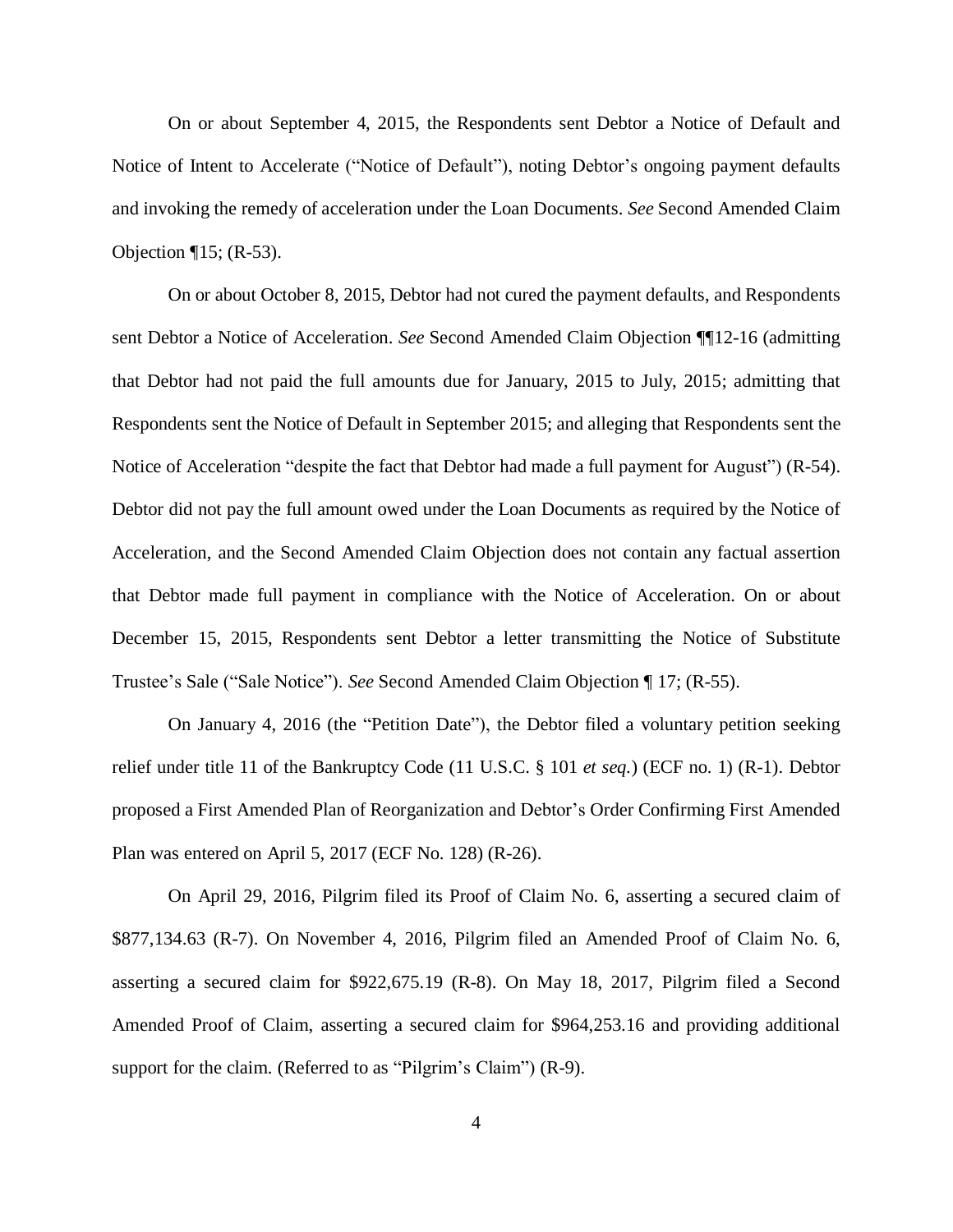On March 17, 2017, Debtor filed his Objections and Counterclaims to Original Claim No. 6 and Amended Claim No. 6 filed by Pilgrim REO, LLC and Capital Crossing Servicing Company, LLC (ECF No. 111); (R-21). On March 27, 2017, Debtor filed his First Amended Objections and Counterclaims to Original Claim No. 6 and Amended Claim No. 6 filed by Pilgrim REO, LLC and Capital Crossing Servicing Company, LLC (ECF No. 119); (R-24). On May 4, 2017, Debtor filed his Second Amended Objections and Counterclaims to Original Claim No. 6 and Amended Claim No. 6 filed by Pilgrim REO, LLC and Capital Crossing Servicing Company, LLC (ECF No. 159); (R-28) (together with the filings at ECF No. 111 and ECF No. 119, the "Claim Objection"). Pilgrim filed its Motion to Invoke Adversary Procedures and to Enter Scheduling Order on April 19, 2017 (ECF No. 143); (R-27). Debtor filed his Response to the Motion to Invoke Adversary Procedures on April 20, 2017 (ECF No. 148). An Agreed Scheduling Order was entered on April 25, 2017 (ECF No. 154). Debtor filed his Joint Pretrial Order on June 13, 2017 (ECF No. 189).

### **PARTIES' CONTENTIONS**

Respondents argue that as an oversecured creditor, § 506(b) entitles them to collect postpetition interest, attorneys' fees, and costs. Motion  $\P\P$  16-19. Second, under the Loan Documents, Respondents maintain that they have a contractual basis to collect default interest, attorneys' fees and, expenses. Motion ¶ 20. The Note provides that "in the event of any default in the payment of this Note, and if the same is referred to an attorney at law for collection or any action at law or in equity is brought with respect hereto, the undersigned shall pay the holder hereof all expenses and costs, including, but not limited to, attorney's fees." Motion, Exhibit A, p. 2.

Similarly, the Deed of Trust states that "[a]ny attorney's fees and other expenses incurred by Lender in connection with Borrower's bankruptcy . . . shall be additional indebtedness of Borrower secured by this Instrument pursuant to paragraph 8 hereof." Motion, Exhibit B, ¶ 18.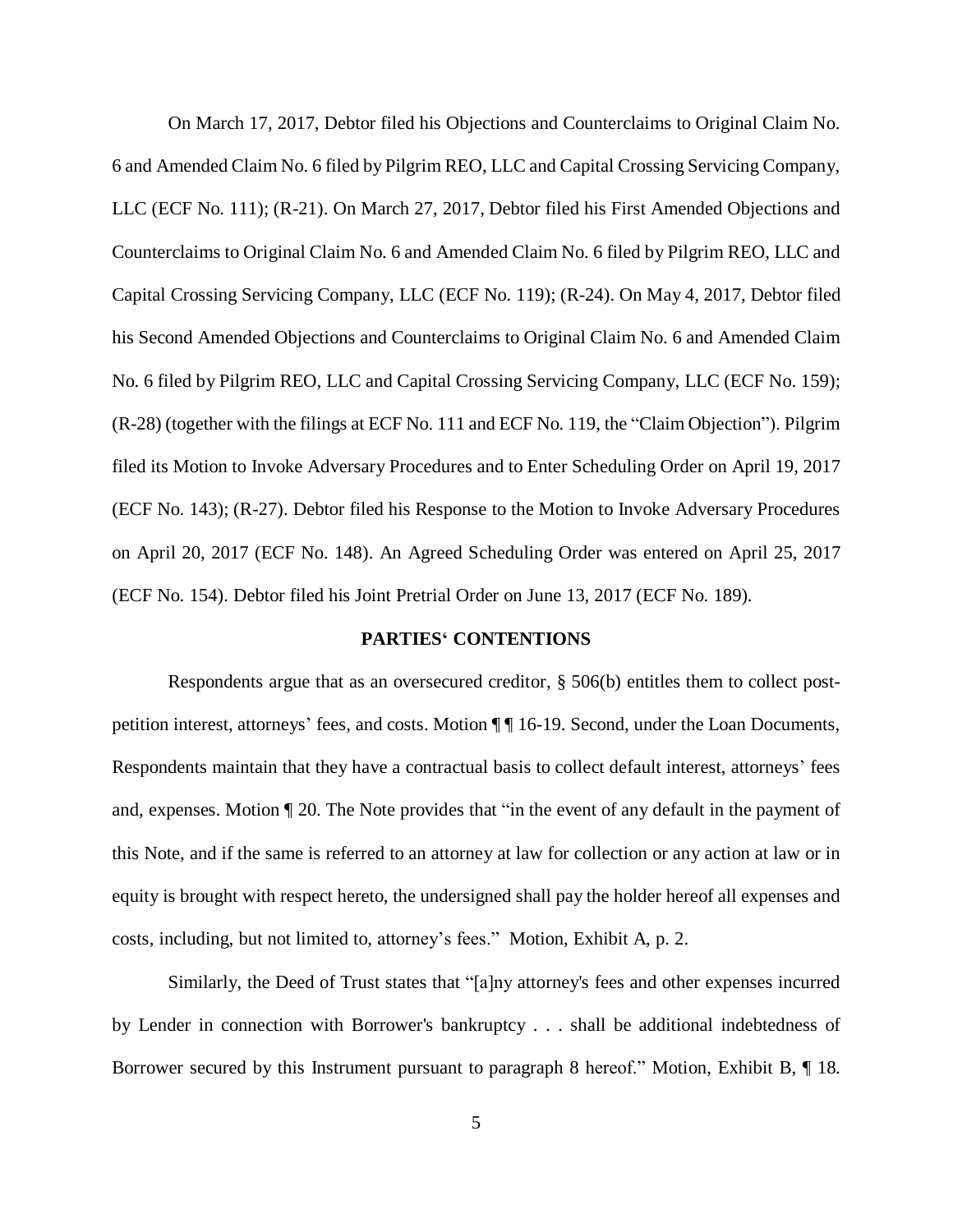The Deed of Trust further states that in the event of default, if the noteholder elects to invoke its remedies under the Loan Documents, including acceleration and foreclosure, the noteholder "shall be entitled to collect all costs and expenses incurred in pursuing such remedies, including, but not limited to, attorney's fees, costs of documentary evidence, abstracts and title reports." Motion Exhibit B, ¶ 27.

Respondents argue that the attorneys' fees and expenses that Pilgrim has incurred, and continues to incur, were reasonable and necessary, as set forth in the affidavits of Bradley Gordon and David Gragg and as demonstrated by the invoices attached thereto. Pilgrim has incurred postpetition legal fees in excess of \$65,000, not including fees for attending and representing Respondents at the June 20-21, 2017, hearings and post-trial briefing.<sup>3</sup> Respondents attach to their Motion as Exhibit C the Affidavit of Bradley Gordon and the invoices for fees incurred by Reese Gordon Marketos LLP (RGM) and Winstead PC through March 31, 2017. Attached to the Motion as Exhibit D are the Affidavit of David S. Gragg and invoices detailing the fees and expenses incurred by Langley & Banack, Inc. ("L&B") through April 30, 2017. Both RGM and L&B have continued to accrue fees related to Pilgrim's efforts to collect the amounts due under the Loan Documents.

Debtor contends that there are three ways that a creditor may seek attorneys' fees: (1) an objection to proof of claim; (2) the filing of a fee application that would be examined under 11 U.S.C. § 330; or (3) a motion to allow fees and expenses under § 506(b). Objection ¶¶ 6-16. Debtor

<sup>&</sup>lt;sup>3</sup> In their Supplement to Motion for Approval of Default Interest, Costs, Expenses, and Attorneys' Fees Under 11 U.S.C. 506(b) (ECF No. 216), Respondents attach their attorneys' fees for June 2017 in the amount of \$60,780.50 less a professional discount of \$12,533.30, for a balance due of \$48,247.20. Respondents also request reimbursement for expenses for \$4,210.03. Those expenses include meals, parking, teleconferencing, parking, copying, and digital imaging. Respondents also include an estimated bill for July 2017 that includes attorneys' fees of \$2,947.50 and similar expenses of \$614.61. This does not include Ms. Wilson's time for fees of \$3,562.11 or estimated time and expenses for the remainder of July for \$8,500.00.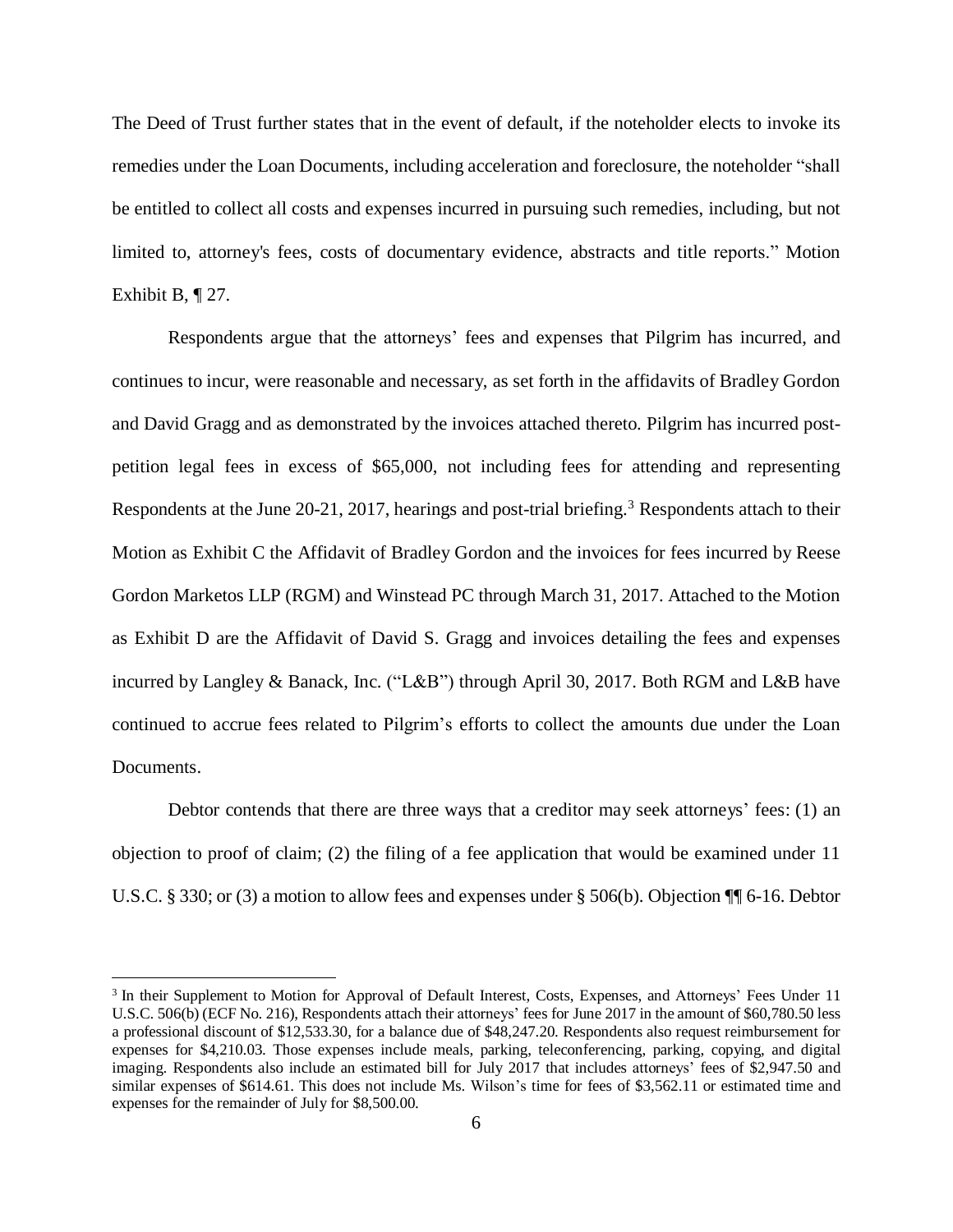argues that the Respondents' Motion is untimely and should be denied. Objection ¶ 18. Further, Debtor argues that Respondents are not entitled to pre-petition and post-confirmation attorneys' fees under § 506(b). Debtor argues that attorneys' fees must be necessary and reasonable, and, Respondents have not met their burden in demonstrating that their fees and costs are reasonable and necessary. Objection ¶¶ 22-26. Debtor additionally argues that Respondents' proofs of claim fail to comply with the requirements of Fed. R. Bankr. P. 3001(a) because of insufficient supporting documentation. ¶¶ 15-17. Debtor states in his Brief in Support of Denying Creditor's Pre-Petition Attorneys' Fees (ECF No. 219) that Respondents' attorneys' fees and costs for conducting a non-judicial foreclosure are excessive and unnecessary. ¶¶ 7-12. Debtor also objects to the fees for Winstead P.C., former counsel to Respondents, because there is no supporting affidavit from Winstead in support of its fees. *Id***.** at ¶ 13.

## **DISCUSSION**

As an initial matter, the Court has already determined that Respondents' notice of default was proper under the Deed of Trust. *See* (ECF No. 214, pp. 8-10) (Order Denying Debtor's Counterclaims). As such, the debt was properly accelerated and Debtor owed the entire balance due when the property was posted for foreclosure. The Court found that Respondents did not waive their rights under the Loan Documents to require the full amount of the debt paid. *Id*. at pp. 14-18. Debtor asserts that had Respondents applied the insurance proceeds to the past due balance, Debtor would have been current on the Note. This assertion is incorrect. The Court found that because the Note was properly accelerated, the application of the insurance proceeds to the delinquency under the Note would not have cured the balance due under the Note. *Id*. As such, Debtor's assertions that attorneys' fees were unnecessary as it relates to foreclosure of the Property is incorrect.

Debtor further argues that the Court should examine attorneys' fees for foreclosure services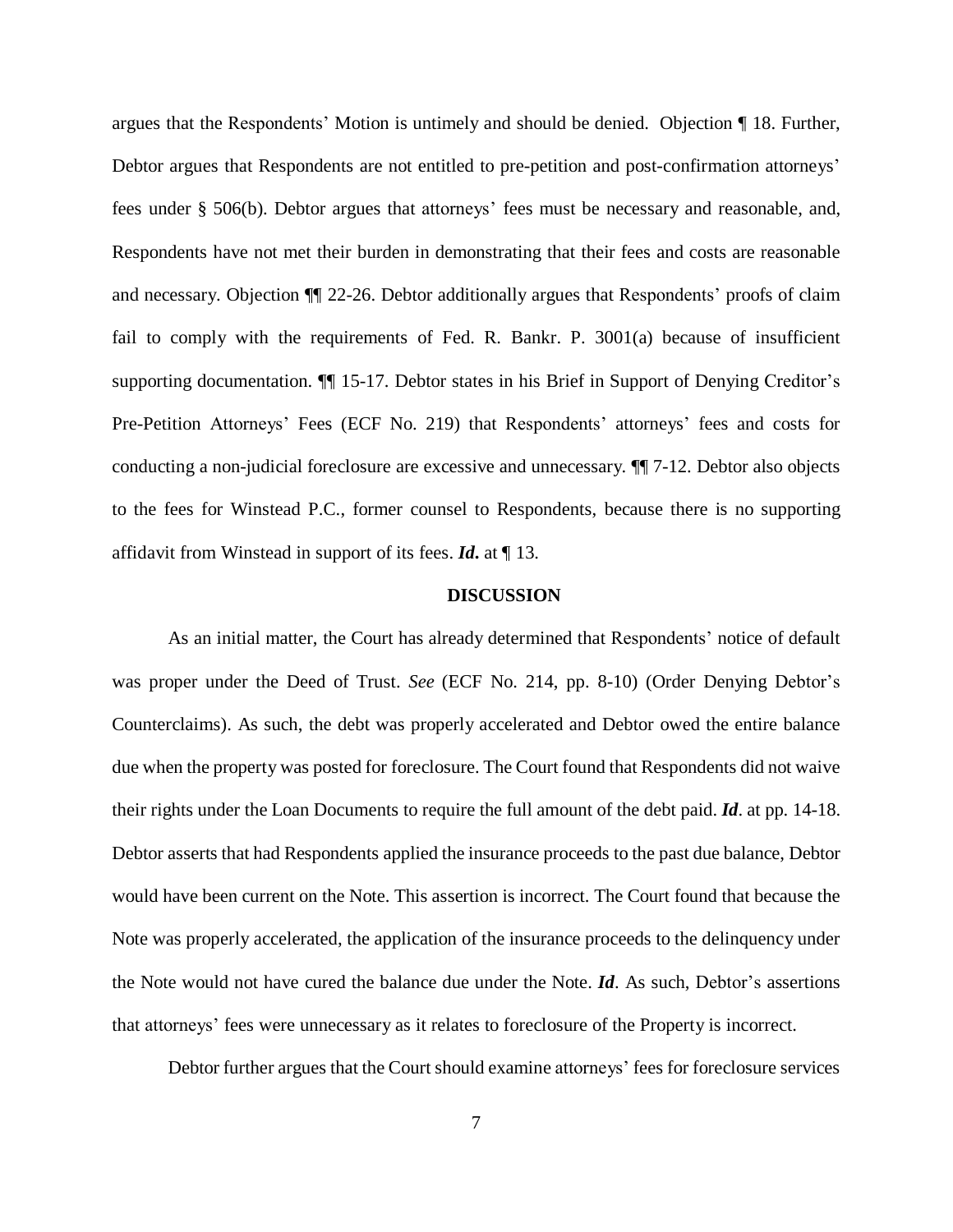under the Fifth Circuit's decision in *In re 804 Congress, L.L.C.*, 756 F.3d 368 (5th Cir. 2014). In *804 Congress, L.L.C.*, the Fifth Circuit found that a bankruptcy court retains jurisdiction to determine the reasonableness of an oversecured creditor's attorneys' fees and costs after the lifting of the automatic stay and foreclosure of its collateral pursuant to § 506(b). *Id*. at 373-75. One of the issues in *In re 804 Congress, L.L.C.*, was whether a five percent commission of the bid for conducting a non-judicial foreclosure was the appropriate amount of fees under § 506(b). *Id*. at 372. The property sold for \$4.355 million, and, under the deed of trust, the substitute trustee received a five percent commission of the bid that equaled \$217,750.00. *Id.* The substitute trustee testified that she spent approximately 20 hours of time at a rate of \$375/hour preparing for and conducting the non-judicial foreclosure. *Id*. The bankruptcy court found that, notwithstanding what the deed of trust provided, that under § 506(b) the court could determine the reasonable amount of fees and expenses. *Id*. The bankruptcy court concluded that the reasonable amount of fees for conducting a non-judicial foreclosure was the time expended (20 hours) by the hourly rate (\$375/hour) for a total of \$7,500.00. *Id*.

The Fifth Circuit agreed with the bankruptcy court, finding that:

Based on the text of § [506\(b\),](https://1.next.westlaw.com/Link/Document/FullText?findType=L&pubNum=1000546&cite=11USCAS506&originatingDoc=I6839b63cfb8d11e390d4edf60ce7d742&refType=RB&originationContext=document&transitionType=DocumentItem&contextData=%28sc.UserEnteredCitation%29#co_pp_a83b000018c76) both the Deed of Trust trustee's fee sought byGoldsby and the attorneys' fees sought by Wells Fargo must be reasonable. It is not dispositive that under Texas law, a trustee's contractual fee of five percent of the indebtedness would generally be enforceable. We held in *Hudson Shipbuilders* that a bankruptcy court has the power to arrive at a reasonable attorneys' fee even "if the contractual attorneys' fee provision is valid under state law." We agree with the Eleventh Circuit that "the language of 506(b) [does not] indicate that just because a given fee arrangement is enforceable under state law, it should be exempt from the reasonableness standard.

Id. at 376. (footnotes omitted).

The Court agrees with Debtor that it should examine the reasonableness of Respondents' attorneys' fees under § 506(b), but there are two important distinctions in *In 804 Congress* that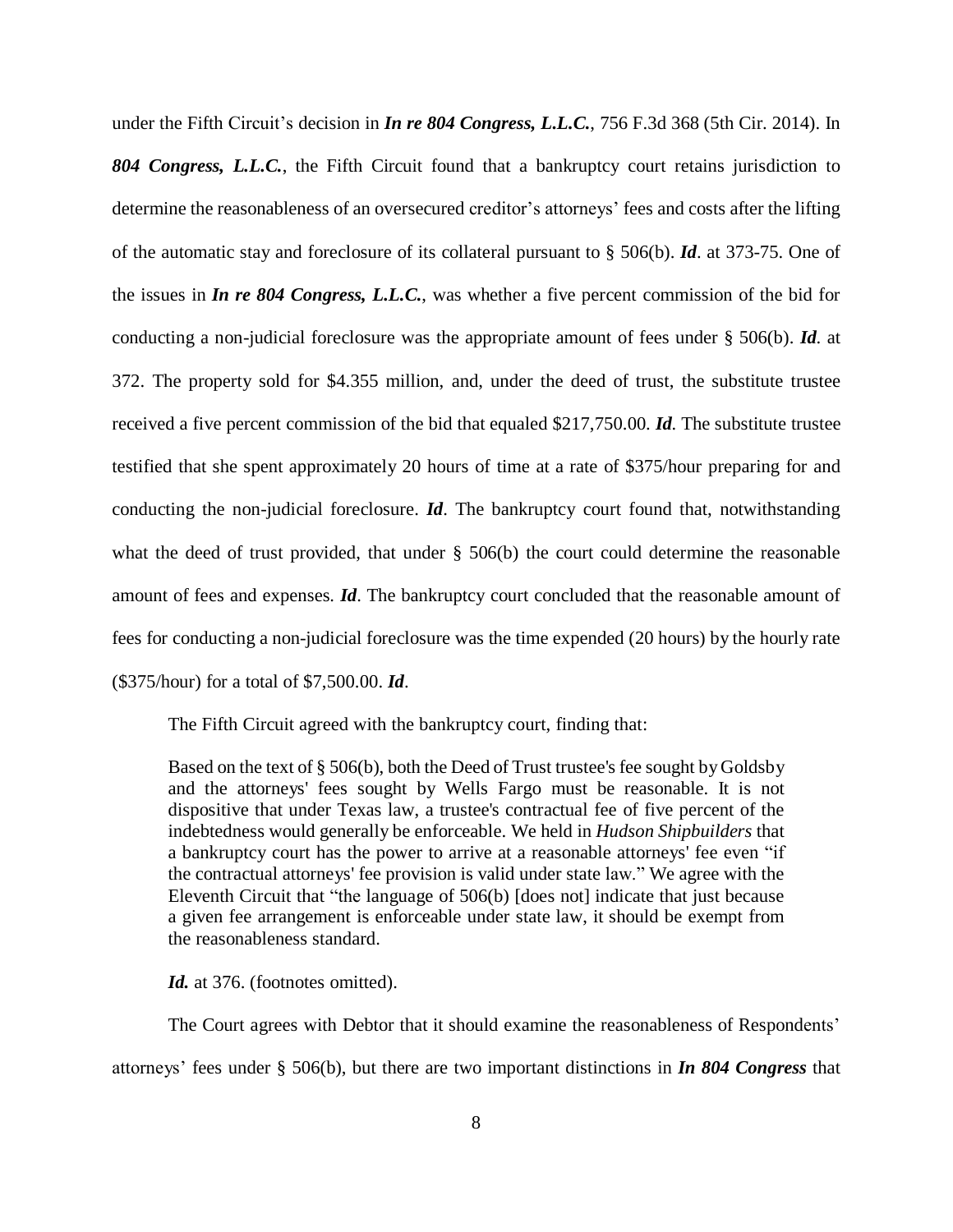are not present in the case at bar. First, the issue regarding foreclosure fees was a function of a substitute trustee's commission, not attorneys' fees. Second, the oversecured creditor in *In re 804 Congress* did not submit a proper application for fees nor did it provide testimony or documentation that the fees were reasonable. *Id*. at 372. Accordingly, the bankruptcy court denied the allowance of attorneys' fees due to lack of proof. *Id*. In the case at bar, Respondents' have provided supporting documentation and an affidavit in support of their fees.

Debtor also argues that Respondents are not entitled to recover their pre-petition and postconfirmation attorneys' fees under § 506(b). The Fifth Circuit held in *In re 804 Congress, L.L.C.* that the allowance of attorneys' fees for both pre- and post-petition services is permissible under § 506(b). *Id*. at 373-75. The Fifth Circuit ruled that the allowance of attorneys' fees and costs is determined under federal law, not state law or by contractual agreement. *Id*. As such, Debtor's contention that this Court cannot consider pre- and post-petition attorneys' fees and expenses is contrary to the Fifth Circuit's holding in *In re 804 Congress* is incorrect.

Debtor argues that the Respondents' Motion is late and does not comply with Fed. R. Bankr. P. 3001(a). The Order Confirming Debtor's First Amended Plan of Reorganization specifically states that:

The Pilgrim claim is disputed and Debtor shall file a claim objection and any related claims in accordance with an agreed scheduling order.

…

# **Nothing herein or in the confirmed plan shall be construed to waive any claims or rights related to the Disputes by Debtor, Pilgrim REO or Capital Crossing.**

Order Confirming First Amended Plan at p. 2. (R-26).

The Court finds that, by agreement that the Respondents and Debtor agreed to adjudicate the Respondents' proof of claim and related fees and expenses in the context of a claims objection. Further, the Court suggested that Respondents file a motion under § 506(b) to determine the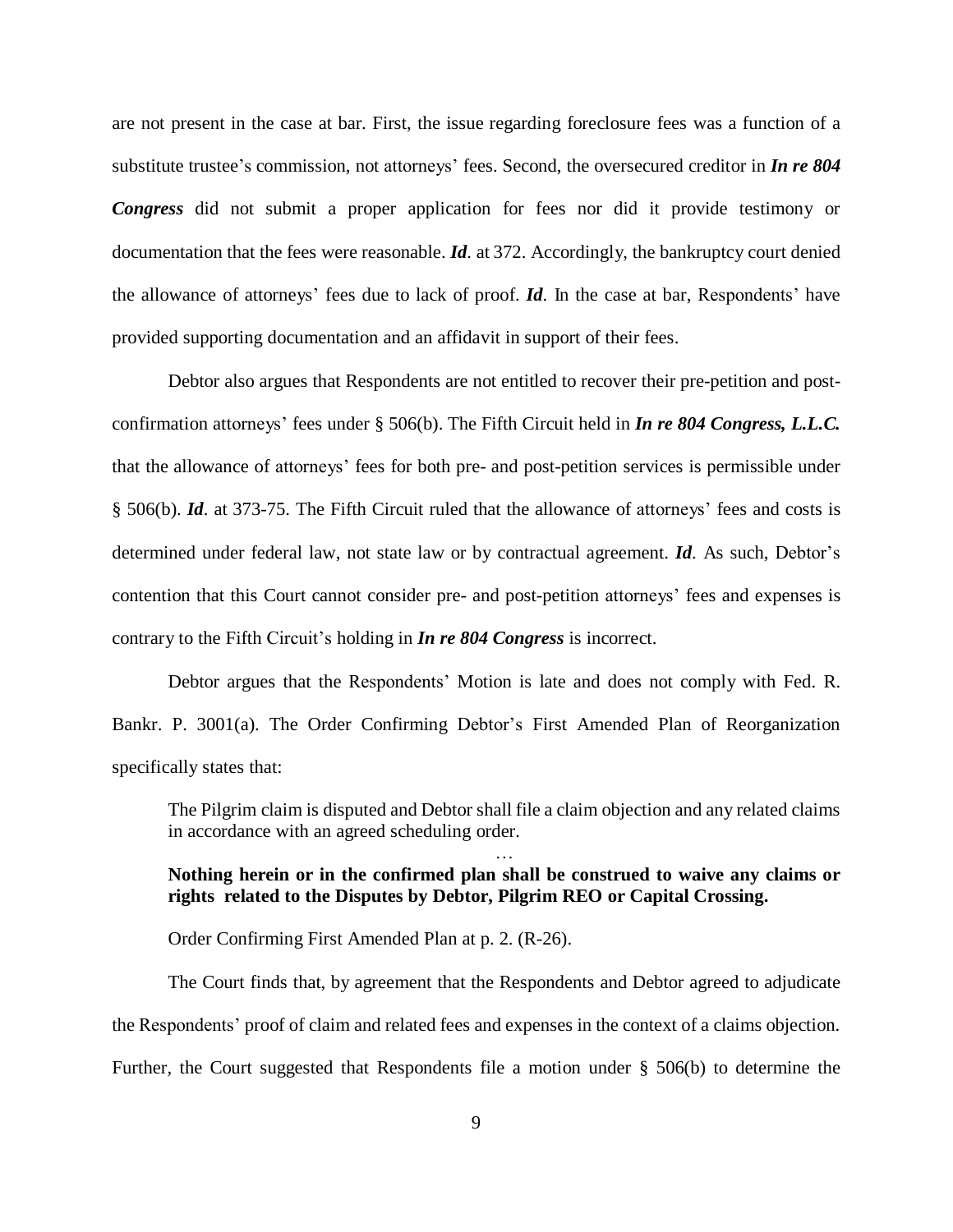Respondents' attorneys' fees and expenses. *See In re Shree Mahalaxmi, Inc.*, 522 B.R. 899, 906 (Bankr. W.D. Tex. 2014) (recognizing that a § 506(b) motion is an appropriate pleading to determine an oversecured creditor's attorneys' fees and expenses). As such, the Court finds that the Respondents' proof of claim and supporting documentation are not late given the parties' agreement.<sup>4</sup> Further, the Court finds that Debtor's argument that Respondents' proof of claim fails to comply with Rule 3001 due to lack of documentation baseless because the Court allowed, and the parties agreed to file post-hearing briefs and evidence concerning fees.<sup>5</sup>

Respondents' Second Amended Proof of Claim, dated May 18, 2017, (R-9) has the following components:

- (1) accrued interest of \$65,226.46 (including application of adequate protection payments);
- (2) late fees of \$3,517.11;

 $\overline{a}$ 

- (3) legal expenses of \$98,236.76; and
- (4) environmental fees of \$2,000.00 and valuation fees of  $$4,745.00<sup>6</sup>$

Respondents calculate their proof of claim to be \$964,253.16 as of May 31, 2017, with a

per diem of \$142.73. Respondents' proof of claim includes a copy of the Multifamily Note and

Deed of Trust, plus a one-page breakdown of the charges and fees. Under the Bankruptcy Code,

oversecured creditors may collect certain sums incurred post-petition:

<sup>&</sup>lt;sup>4</sup> Debtor also argues that the Respondents' Motion for Approval of Fees is untimely because it was filed after the Debtor's Plan of Reorganization was confirmed. The Court noted at the hearing on June 20, 2017, that the Motion was filed as a prophylactic measure in response to the Debtor's argument that the post-petition interest and fees could not be requested through Pilgrim's Proof of Claim and approved through the pending claim objection procedure. The Court agrees with the Respondents that the Motion was timely. In addition, the Court granted the parties additional time after the June 20-21 hearings to file post-hearings briefs and evidence in support of or opposition to the Motion. The Court finds that the Debtor has not been prejudiced by Respondents' Motion being heard at the same time as the claims objection hearing.

<sup>5</sup> Fed. R. Bankr. P. 7054(b) permits a bankruptcy court to establish local rules to resolve fee related issues without conducting extensive evidentiary hearings. Local Rule  $7054(a)(1)$  requires attorney fees awards to be made by motion unless an exception applies, which none applies to this matter.

<sup>&</sup>lt;sup>6</sup> The Court by separate Order has ruled on the allowance of accrued interest, late fees, and environmental and valuation fees. (ECF No. 224).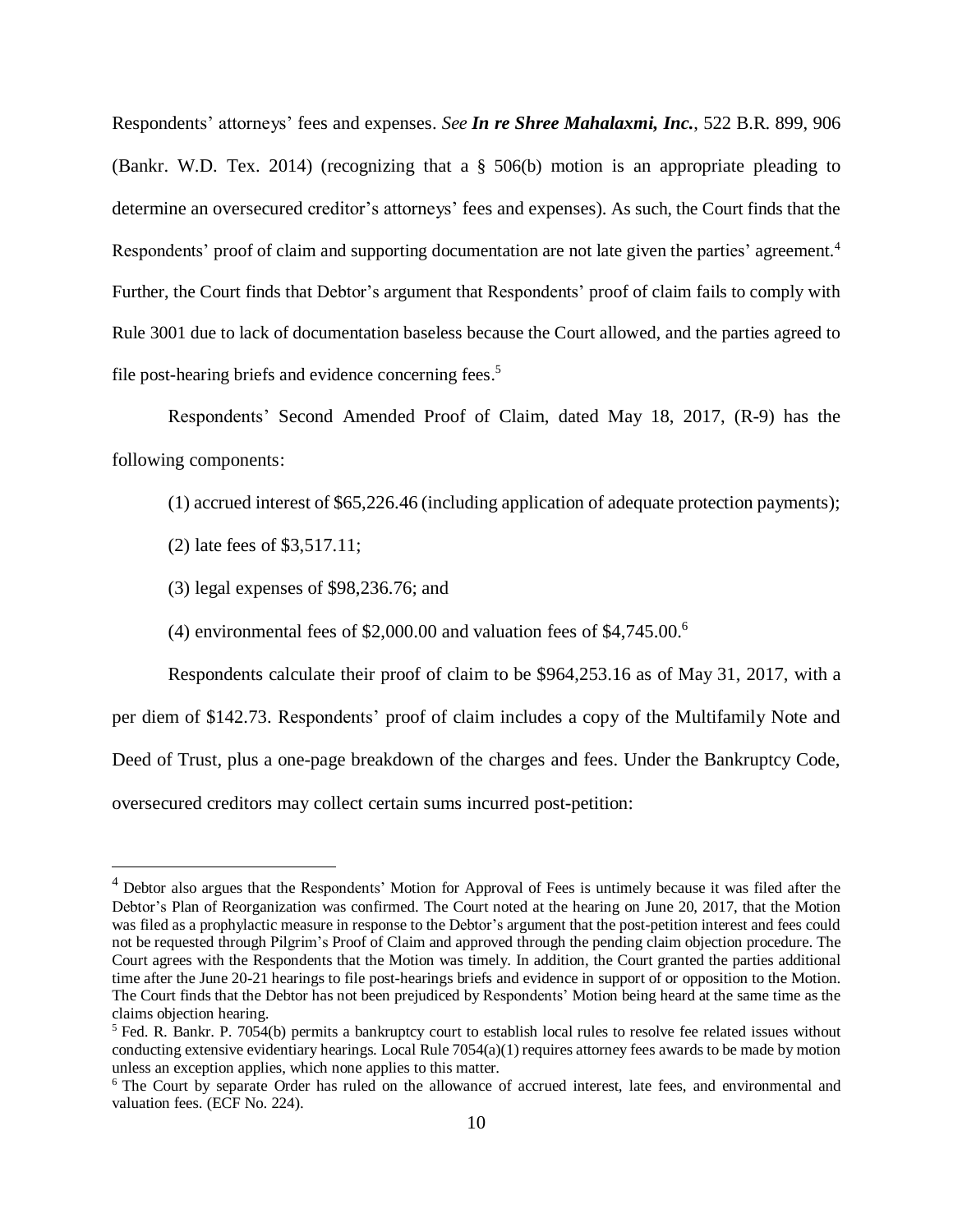To the extent that an allowed secured claim is secured by property the value of which, after any recovery under subsection (c) of this section, is greater than the amount of such claim, there shall be allowed to the holder of such claim, interest on such claim, and any reasonable fees, costs, or charges provided for under the agreement or State statute under which such claim arose.

11 U.S.C. § 506(b).

There are:

four basic requirements for allowance of fees, costs or charges to a secured creditor: (1) the claim must be an allowed secured claim; (2) the creditor holding the claim must be over-secured; (3) the entitlement to fees [costs or charges] must be provided for under some agreement or state statute; and (4) the fees [costs or charges] sought must be reasonable.

*In re Shree Mahalaxmi, Inc.*, 522 B.R. at 906 (citation and internal quotation marks omitted) (brackets in original). The Court finds that all four requirements are met in this case. To begin with, the Respondents have a secured claim and there is no dispute that they are oversecured. Debtor did not object to the validity of Respondents' lien or that Respondents are oversecured.

The Note provides that "in the event of any default in the payment of this Note, and if the same is referred to an attorney at law for collection or any action at law or in equity is brought with respect hereto, the undersigned shall pay the holder hereof all expenses and costs, including, but not limited to, attorney's fees." (R-34, p. 2). Similarly, the Deed of Trust "[a]ny attorney's fees and other expenses incurred by Lender in connection with Borrower's bankruptcy . . . shall be additional indebtedness of Borrower secured by this Instrument pursuant to paragraph 8 hereof." (R-35 ¶ 18). The Deed of Trust further states that in the event of default, if the noteholder elects to invoke its remedies under the Loan Documents, including acceleration and foreclosure, the noteholder "shall be entitled to collect all costs and expenses incurred in pursuing such remedies, including, but not limited to, attorney's fees, costs of documentary evidence, abstracts and title reports."(R-35, ¶ 27). As such, by agreement, Respondents are entitled to their reasonable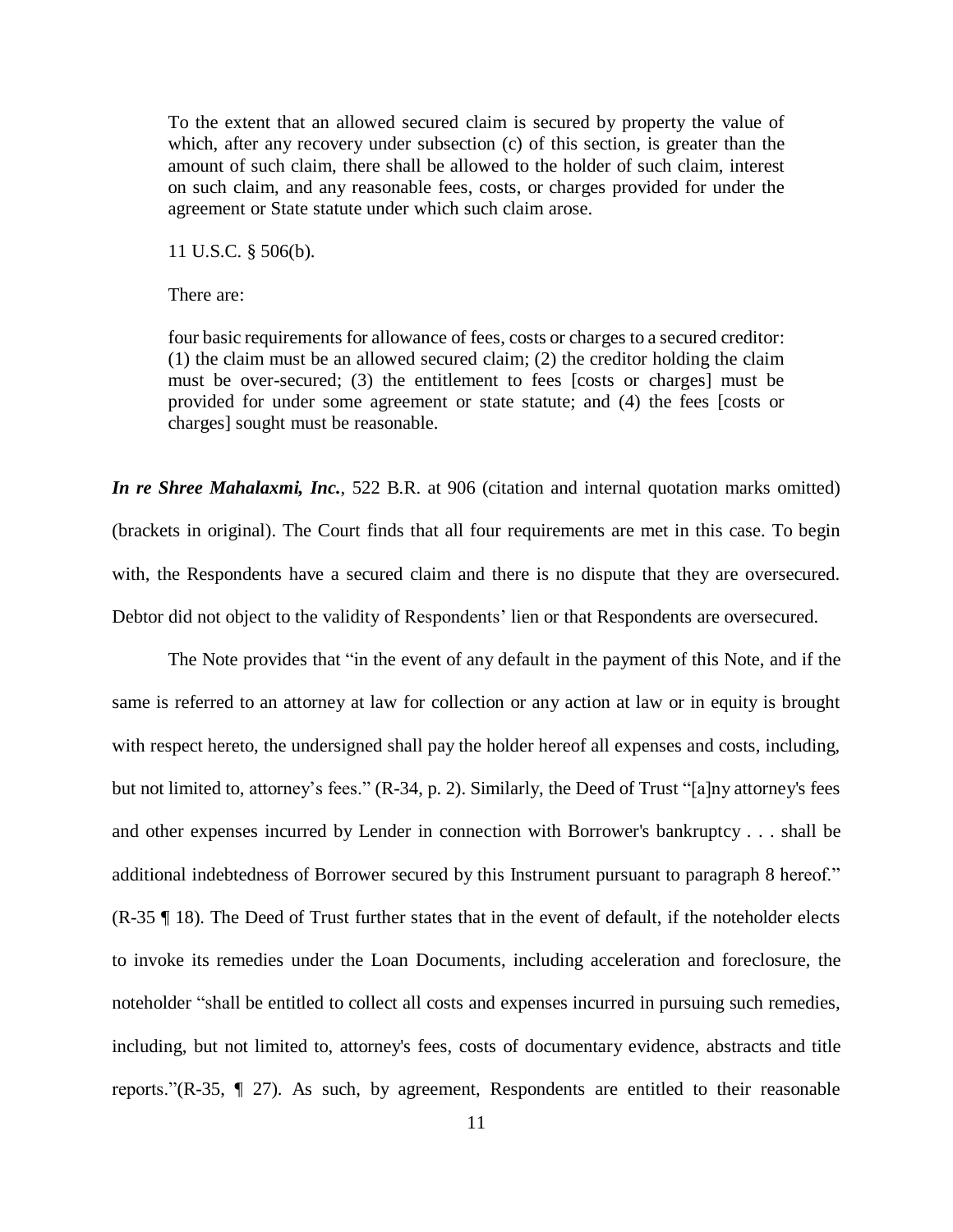attorneys' fees and costs.

 $\overline{a}$ 

Pilgrim states that it has incurred post-petition legal fees in excess of \$65,000, with the accrual of more fees and expenses after the June 20th hearing on the Claim Objection. Attached to Respondents' Motion as Exhibit C is the Affidavit of Bradley Gordon and the invoices for fees incurred by RGM and Winstead PC through March 31, 2017. Attached to Respondents' Motion as Exhibit D are the Affidavit of David S. Gragg and invoices detailing the fees and expenses incurred by L&B through April 30, 2017. Both RGM and L&B have continued to accrue fees related to Pilgrim's efforts to collect the amounts due under the Loan Documents.

The Court finds that Debtor's objections do not relate to the competency or hourly billing rate of Respondents' attorneys. This Court noted in *In re Temple Retirement Community* that "[t]he community whose standard is applied to attorneys' fees in most civil litigation is normally presumed to be the local community in which services are rendered." 97 B.R. 333, 342 [\(Bankr.](https://1.next.westlaw.com/Link/Document/FullText?findType=Y&serNum=1989037710&pubNum=0000164&originatingDoc=I8639c3b4871611e49488c8f438320c70&refType=RP&fi=co_pp_sp_164_342&originationContext=document&transitionType=DocumentItem&contextData=%28sc.UserEnteredCitation%29#co_pp_sp_164_342) W.D. [Tex.1989\)](https://1.next.westlaw.com/Link/Document/FullText?findType=Y&serNum=1989037710&pubNum=0000164&originatingDoc=I8639c3b4871611e49488c8f438320c70&refType=RP&fi=co_pp_sp_164_342&originationContext=document&transitionType=DocumentItem&contextData=%28sc.UserEnteredCitation%29#co_pp_sp_164_342) (citations omitted). Additionally, "[m]any bankruptcy cases are often more regional or even national than they are local in scope, so that looking solely to the local community's range of rates would impose an unnecessarily parochial cap on the case." *Id.* The Court has reviewed the fee invoices of RGM (Exhibit C to the Motion) and notes that Brad Gordon's rate is \$425/hour. Winstead attorney Jeff Livingston and paralegal Sherry Baldwin charged \$415/hour and \$235/hour respectively. The invoices for L&B (Exhibit D to the Motion) indicate that David Gragg charged \$475/hour and Natalie Wilson charged \$260/hour. Based on the Court's experience, the hourly rates for all attorneys and paralegals comports with local rates and standards for billing.<sup>7</sup>

 $<sup>7</sup>$  Debtor did not object to the allowance of any expenses in connection with Respondents' attorneys' fees. As such,</sup> the expenses are allowed.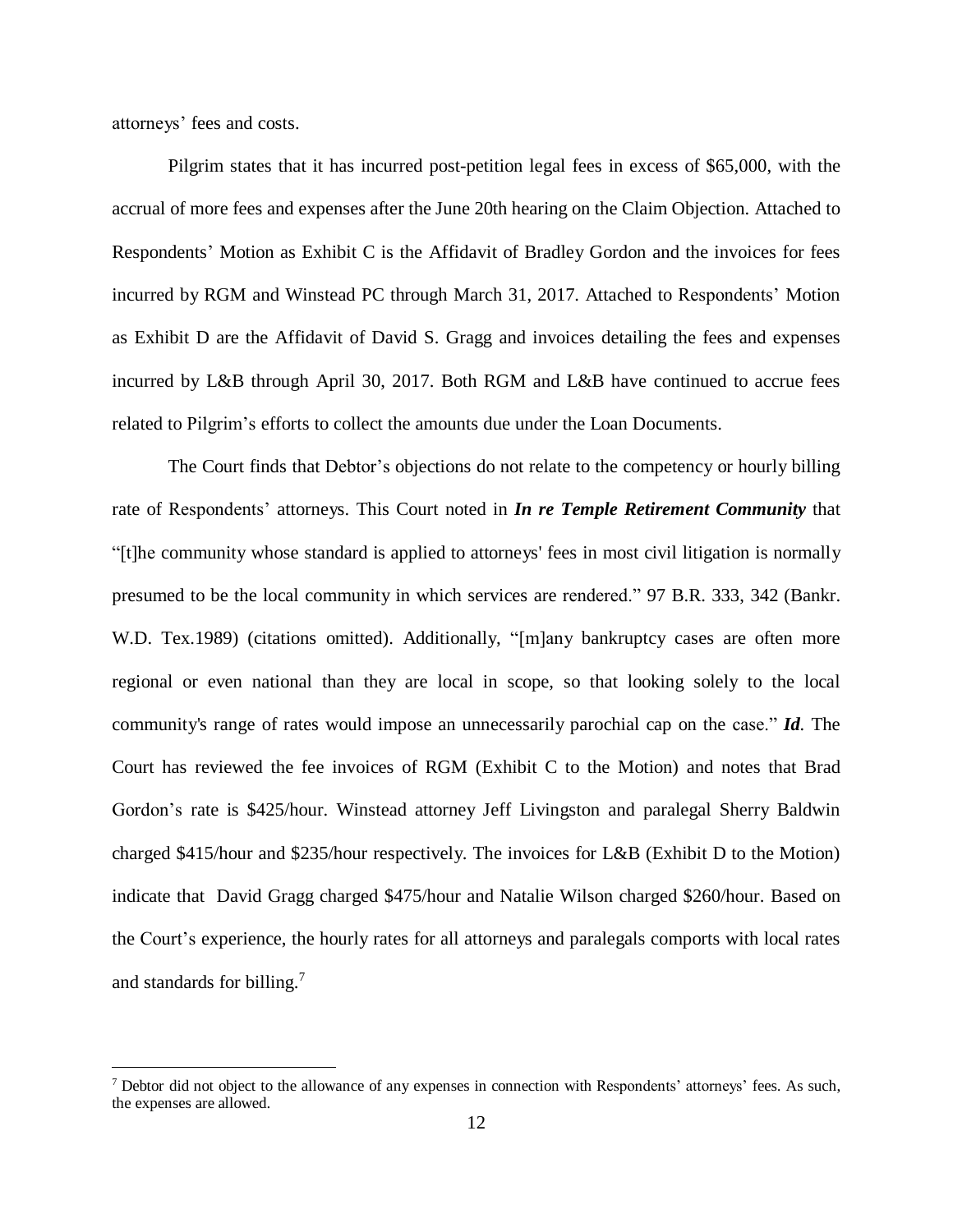As such, following Fifth Circuit precedent, this Court held *In re Shree Mahalaxmi, Inc.*:

The reasonableness of post-petition attorneys' fees are tested under federal law. In the Fifth Circuit, a three-step approach is used to determine the reasonableness of attorneys' fees for over-secured creditors: (1) determine the nature and extent of the services supplied by the attorney with reference to the time and labor records submitted; (2) ascertain the value of the services; and (3) briefly explain the findings and the reasons upon which the award is based. Additionally, a court reviewing the reasonableness of a secured creditor's fees should consider the twelve *Johnson* factors, the circumstances surrounding the case, the manner of its administration, and whether duplication of services occurred. <sup>8</sup>

522 B.R. at 907 (internal citations and quotation marks omitted).

The Respondents argue that the following *Johnson* factors weigh in favor of allowing Respondents' post-petition attorneys' fees:

a. Time and Labor Required. Respondents note that this case took place over a period of approximately 18 months. Additionally, as has been stipulated, Debtor was in default for periods pre-petition. During the course of the bankruptcy, Debtor proceeded in a number of different directions. Throughout this process, Debtor and Respondents engaged in significant settlement discussions, including formal mediation. This process increased the costs incurred by Respondents. As shown by the invoices submitted with the Motion for Approval (including the Supplement) and at the trial on the Claim Objection, Respondents did not incur significant expenses until it became clear that the parties would need to litigate Pilgrim's Claim. Counsel for Pilgrim discounted its bills on a frequent basis. In addition, once it became clear that litigation was unavoidable, counsel for Pilgrim transferred primary responsibility of the handling of this matter

<sup>&</sup>lt;sup>8</sup> The *[Johnson](https://1.next.westlaw.com/Link/Document/FullText?findType=Y&serNum=1974108744&pubNum=0000350&originatingDoc=I81b83f1079a111e6b63ccfe393a33906&refType=RP&originationContext=document&transitionType=DocumentItem&contextData=%28sc.Search%29)* factors include the following: (1) time and labor required; (2) novelty and difficulty of the legal questions; (3) skill required to properly perform the legal services; (4) preclusion of other employment by the attorney due to acceptance of the case; (5) the customary fee for similar work in the community; (6) whether the fee is fixed or contingent; (7) time limitations imposed by the clients or the circumstances; (8) the amount involved and results obtained; (9) the experience, reputation, and ability of attorneys; (10) the undesirability of the case; (11) the nature and length of the professional relationship with the client; and (12) awards in similar cases. *Johnson v. Ga. Highway Express, Inc.*, 488 F.2d 714, 717-19 (5th Cir. 1974).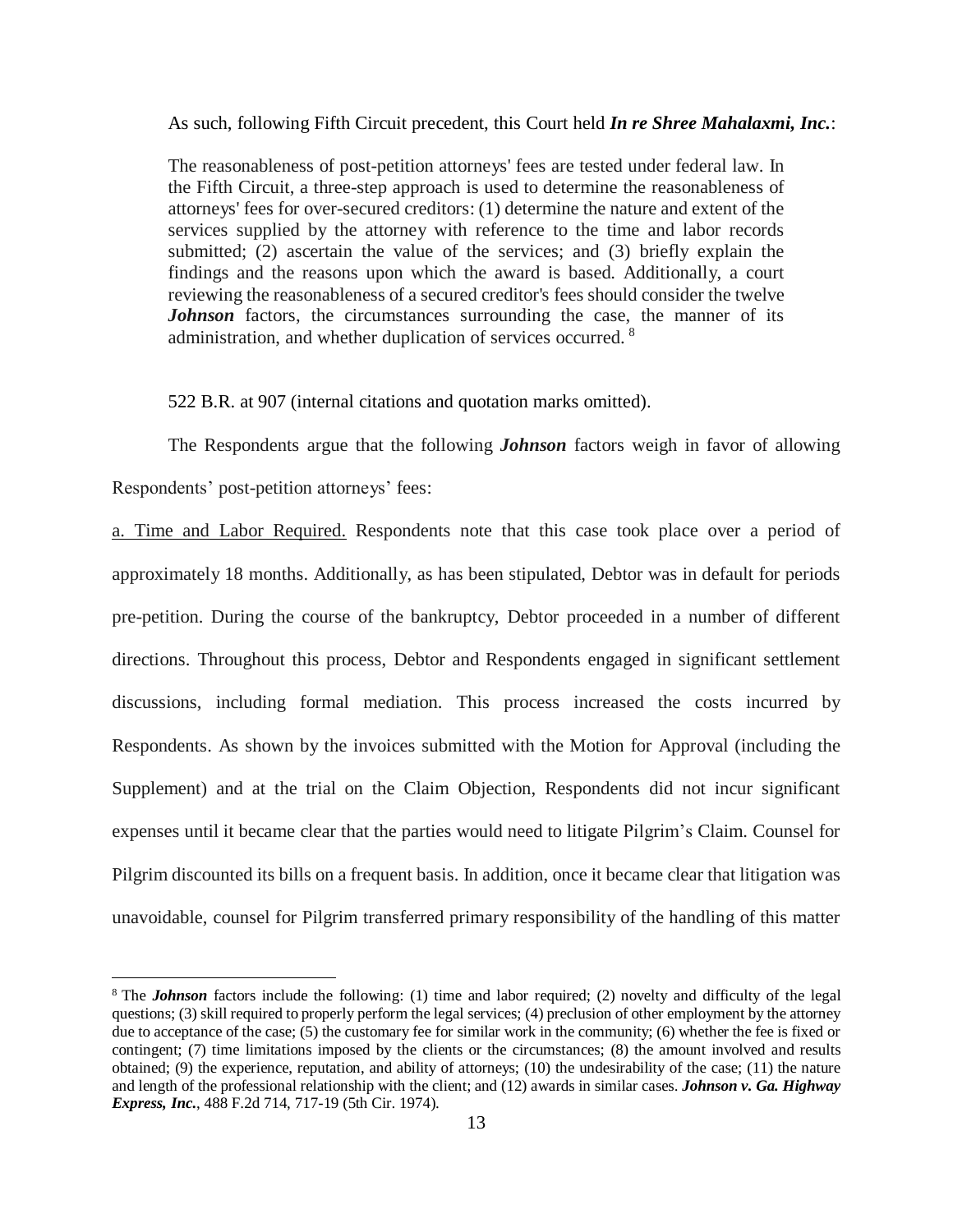to Natalie F. Wilson who is a junior member of the Firm, while maintaining the proper level of experience at a lower hourly rate. Similarly, Reese Gordon Marketos was not heavily involved in this matter until litigation appeared unavoidable, and provided valuable institutional knowledge.

b. Requisite Skill. Counsel for Pilgrim discounted its bills on a frequent basis. In addition, once it became clear that litigation was unavoidable, counsel for Pilgrim transferred primary responsibility of the handling of this matter to Natalie F. Wilson who is a junior member of the Firm, while maintaining the proper level of experience at a lower hourly rate. Similarly, Reese Gordon Marketos was not heavily involved in this matter until litigation appeared unavoidable, and provided valuable institutional knowledge of the relationship between the Parties and Pilgrim's claim, as well as topical expertise of the underlying documents and applicable Texas law.

c. Preclusion of Other Employment. Natalie Wilson worked almost full-time on this matter in May and June 2017. Natalie Wilson and David Gragg both devoted significant time to this matter in March and April 2017, as well.

d. Customary Fee. The hourly rates charged by Wilson and Gragg are customary for this District based on their experience and expertise, and this Court has previously approved these hourly rates in a number of cases. Other members of the Firm were consulted or utilized on an as-needed basis, and their rates are likewise commensurate with their experience, expertise, and the scope of work that they were asked to perform. Gordon's hourly rate is likewise commensurate with his experience and expertise; it is comparable to rates charged in this District by similarly situated attorneys.

e. Time Limitations. The Claim Objection was set by agreement on an expedited basis, requiring significant amounts of work in an approximately eight-week period.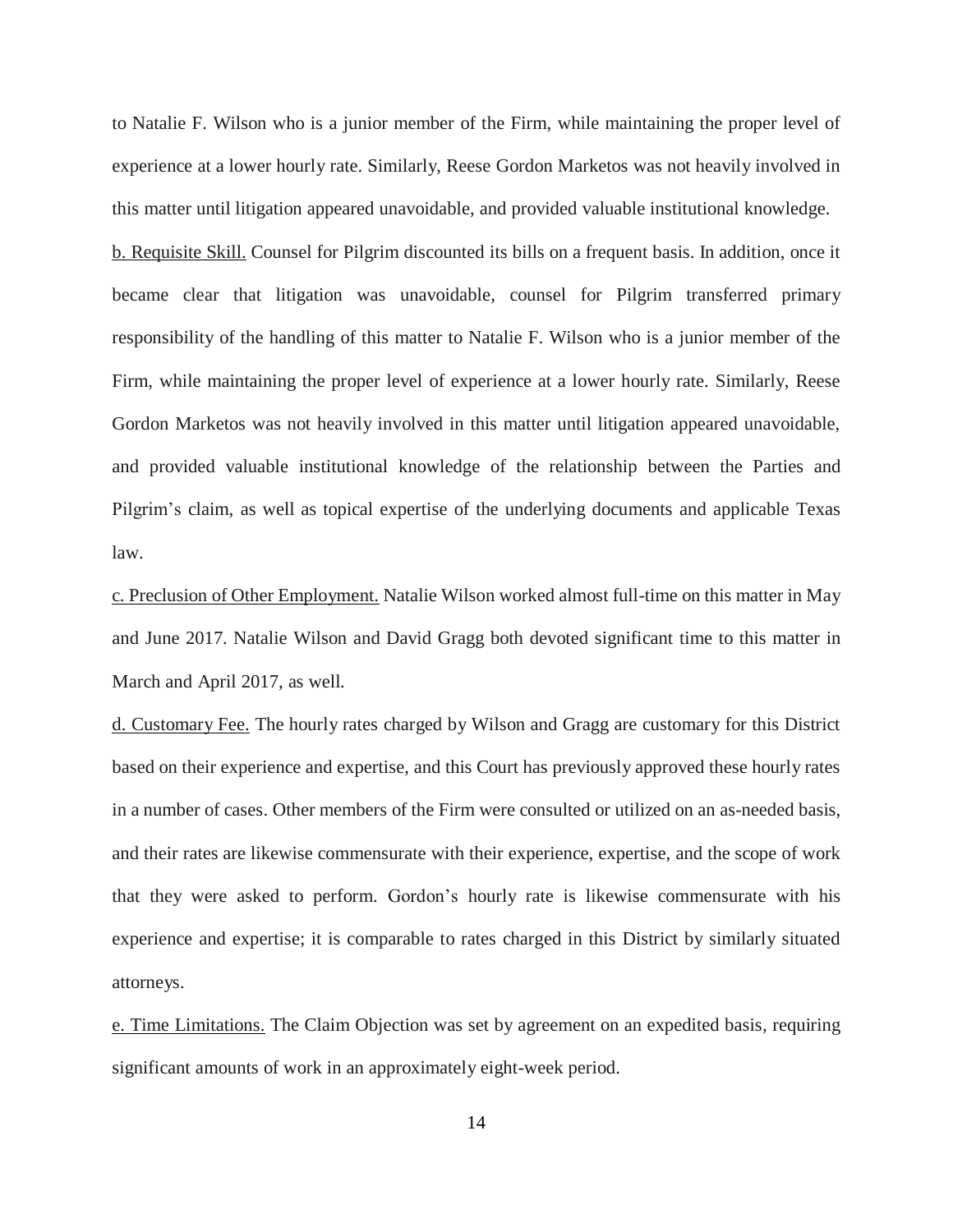f. Amount involved and results obtained. Pilgrim's Claim in nearly \$1 million. The amounts incurred are reasonable in light of the size of the Claim. Additionally, Pilgrim has been successful at all stages of this bankruptcy case.

Additionally, Respondents point to the following pleadings/hearings that their attorneys

filed and made appearances as an indication of the scope of their work, the hours expended, and

the basis for their fees (this recitation does not include the matters discussed in the "Procedural

Background" in this Order):

On August 3, 2016, Pilgrim filed its Motion for Relief from the Automatic Stay ("Motion to Lift Stay") (ECF No. 37). After a number of voluntary continuances, the Motion to Lift Stay was ultimately set for hearing on March 28, 2017, in conjunction with the hearing on confirmation of the Debtor's plan of reorganization.

On September 2, 2016, Debtor filed his Debtor Plan of Reorganization ("Plan") (ECF No 50) and Debtor's Disclosure Statement to Plan of Reorganization ("Disclosure Statement") (ECF No. 51). The hearing on the Disclosure Statement was set for October 17, 2016.

On October 11, 2016, Pilgrim filed its Objection to Debtor's Disclosure Statement (ECF No. 57).

On October 17, 2016, the hearing on the Disclosure Statement was re-set for October 31, 2016.

On October 27, 2016, Debtor filed his Motion to Convert Case from Chapter 11 to Chapter 13 (ECF No. 59) ("Motion to Convert"). The hearing on the Motion to Convert was set on an expedited basis for October 31, 2016 and then re-set in open Court for November 10, 2016.

On October 31, 2016, upon Debtor's Motion, the Disclosure Statement Hearing was continued to November 10, 2016. *See* Order on Motion for Continuance for Hearings on (1) Disclosure Statement; and (2) Motion for Relief from the Automatic Stay (ECF No. 66).

On October 31, 2016, upon Debtor's Motion, the Disclosure Statement Hearing was continued to November 10, 2016. *See* Order on Motion for Continuance for Hearings on (1) Disclosure Statement; and (2) Motion for Relief from the Automatic Stay (ECF No. 66).

On November 4, 2016, the Respondents filed their Response and Objection to Debtor's Motion to Convert Case from Chapter 11 to Chapter 13 (ECF No. 69).

On November 10, 2016, the Disclosure Statement hearing was again re-set for December 14, 2016.

The hearing on the Motion to Convert was again re-set for February 6, 2017 and then for February 24, 2017.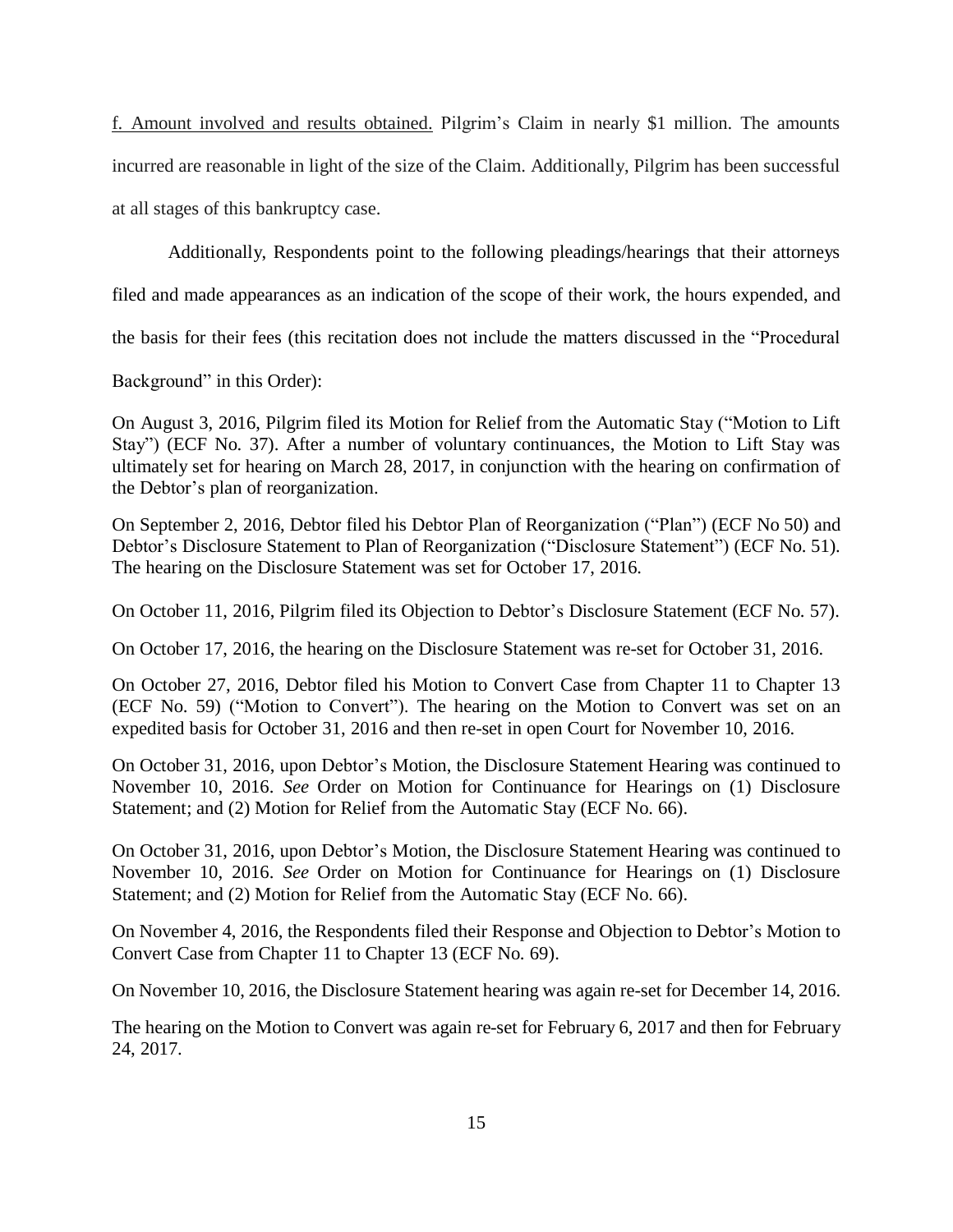On February 21, 2017, Debtor filed his Debtor's Notice of Withdrawal of his Motion to Convert Case from Chapter 11 to Chapter 13 (ECF No. 92).

On February 24, Debtor filed his First Amended Debtor Plan of Reorganization (ECF No. 93) and Debtor's Disclosure Statement to Plan of Reorganization (ECF No. 94). The confirmation hearing was set for March 28, 2017.

On March 9, 2017, Debtor filed Debtor's Application to Employ ACR Mutlifamily as Commercial Realtor (ECF No. 105). The hearing on that Application was set for March 20, 2017 and was approved at that time. *(ECF No.* 112).

On March 17, 2017, Debtor filed his Objections and Counterclaims to Original Claim No. 6 and Amended Claim No. 6 filed by Pilgrim REO, LLC and Capital Crossing Servicing Company, LLC*.* (ECF No. 111) (as subsequently amended, the "Claim Objection").

On March 21, 2017, Pilgrim filed Pilgrim REO, LLC's Objection to Debtor's First Amended Disclosure Statement and First Amended Plan of Reorganization (ECF No. 113).

On March 27, 2017, Debtor filed his First Amended Objections and Counterclaims to Original Claim No. 6 and Amended Claim No. 6 filed by Pilgrim REO, LLC and Capital Crossing Servicing Company*, LLC* (ECF No. 119).

At the March 28, 2017 hearing on Plan confirmation, Debtor and Respondents reached an agreement that resolved Respondents' objections to the Plan. As part of that agreement, among other things, the parties agreed that the Claim Objection would be heard on June 8, 2017 and that the parties would invoke the Adversary Procedures, but Debtor would not file an adversary proceeding to assert the counterclaims contained within the Claim Objection. The Court approved the proposed Plan as modified by the agreement of the parties and the Confirmation Order was entered on April 5, 2017.

On March 29, 2017, the Court entered its Order Mooting Pilgrim's Motion to Lift Stay (ECF No. 123).

On April 5, 2017, the Court entered the Order Confirming Debtor's First Amended Plan of Reorganization (ECF No. 128).

Debtor argues generally that the Respondents are not entitled to recover the attorneys' fees

requested because they were not reasonable or necessary. Debtor does not point to specific

examples of overbilling other than to suggest that counsels' fees should be similar to the

commission awarded the substitute trustee in *In re 804 Congress, L.L.C*. This case and *In re 804*

*Congress, L.L.C.* are factually and legally distinct. As detailed herein, this case involved a multitude of contested hearings and pleadings being filed. There was no foreclosure and the record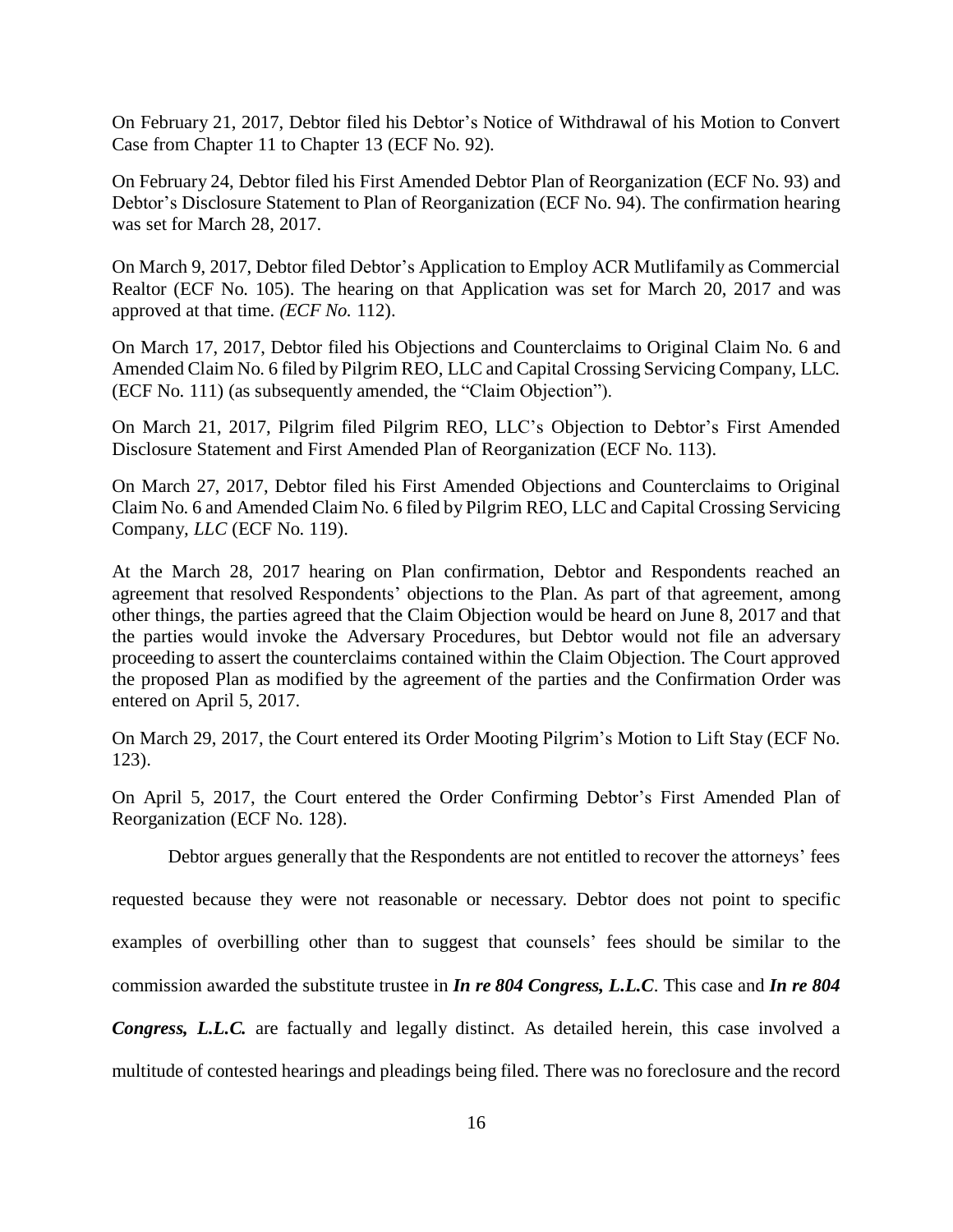is clear regarding the extensive pre-bankruptcy dealings of the parties. Debtor has not cited specific examples where pre-petition work was not performed or that the amount of time was extensive. The amount claimed for pre-petition fees is approximately \$12,000 less than what is reflected on the invoices. This difference is more than adequate to ensure that Debtor is not paying for work performed in connection with transfers that were unrelated to collection, and is a significant discount to the fees actually incurred. Additionally, the earliest pre-petition invoices are from 2014, so the amounts claimed do not reflect any work performed in connection with unilateral transfers that were not related to collection. The uncontroverted testimony at trial was that the 2015 transfer from Pilgrim Trust to Pilgrim REO was related to collection, therefore, the attorneys' fees incurred in connection with that transfer are recoverable under the terms of the Loan Documents. Thus, the pre-petition fees requested in Claim No. 6 (as amended), and as substantiated at trial, should be allowed. As such, as to the issue of the reasonableness of the pre-petition fees, Debtor's objection fails.<sup>9</sup>

Additionally, the same analysis applies to Debtor's arguments regarding the allowance of post-petition fees. This case involved a mediation, numerous motions and settings for matters that pre-dated the confirmation hearing, a contested disclosure statement and plan confirmation hearing, and matters concerning the Debtor's proof of claim objections. The Court cannot discern that the work performed or the amount billed was unnecessary or unreasonable.

Debtor objected to the admission of Exhibit R-80, the affidavit of Bradley Gordon, to the extent that it offered an opinion on the reasonableness of the fees incurred by Winstead PC. The

<sup>9</sup> *Cf. In re Palmaz Scientific Inc.*, 556 B.R. 770, 776-79 (Bankr. W.D. Texas 2016) where the parties objecting to fees provided detailed objections regarding the unreasonableness of the hours billed per task; the unreasonableness of unnecessary work; and that the billing of partner time for tasks that could have been performed by associates.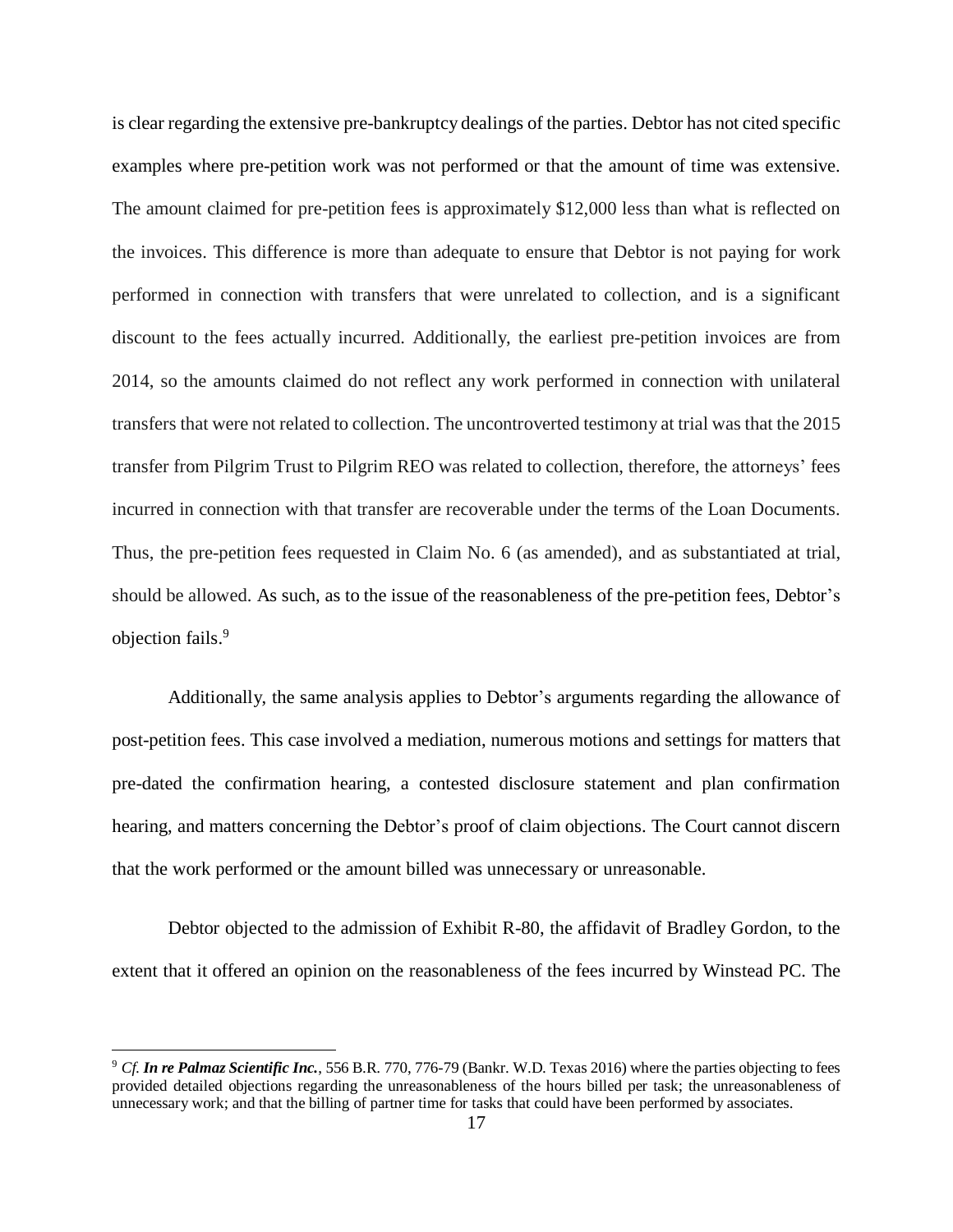Court sustained Debtor's objection to the admission of Gordon's affidavit regarding Winstead PC attorneys' fees (R-21). As such, the Court cannot rely upon Gordon's affidavit in support of Winstead's fees. Further, Gordon was not qualified as an expert, so he cannot give an expert opinion in this matter. Respondents submit that the Court can evaluate the Winstead PC invoices (which were admitted without objection) independently and that no witness testimony regarding their reasonableness and necessity is required. The Court finds that Gordon's affidavit is admissible to the extent that it relates to the fees and expenses incurred byReese Gordon Marketos, LLP (R-20). The Court finds that these fees are allowed.

This Court found in *In re Shree Mahalaxmi, Inc.* that the Fifth Circuit requires an oversecured creditor to provide evidence regarding the nature and extent of the services supplied by the attorney with reference to the time and labor records submitted, and whether the fee request meets the twelve *Johnson* factors, the circumstances surrounding the case, the manner of its administration, and whether duplication of services occurred. 522 B.R. at 906-07. Other than the invoices themselves, there is no supporting affidavit regarding the nature and extent of the services provided nor is there any statement regarding how the attorneys' fees meet the *Johnson* factors. As such, the Winstead fees are disallowed because the requested fees do not meet the standard under *Johnson*.

Debtor has also claimed his attorneys' fees as damages. The Court finds that, as a matter of law, Debtor is not entitled to recover any attorneys' fees against the Respondents. Debtor sought to recover his attorneys' fees incurred in connection with the bankruptcy case. The only statutory basis for recovery that Debtor has articulated is Chapter 38 of the Texas Civil Practice and Remedies Code. Section 38.001(8) of the Texas Civil Practice and Remedies Code provides for the recovery of attorneys' fees incurred in relation to a claim on a written contract. Debtor alleged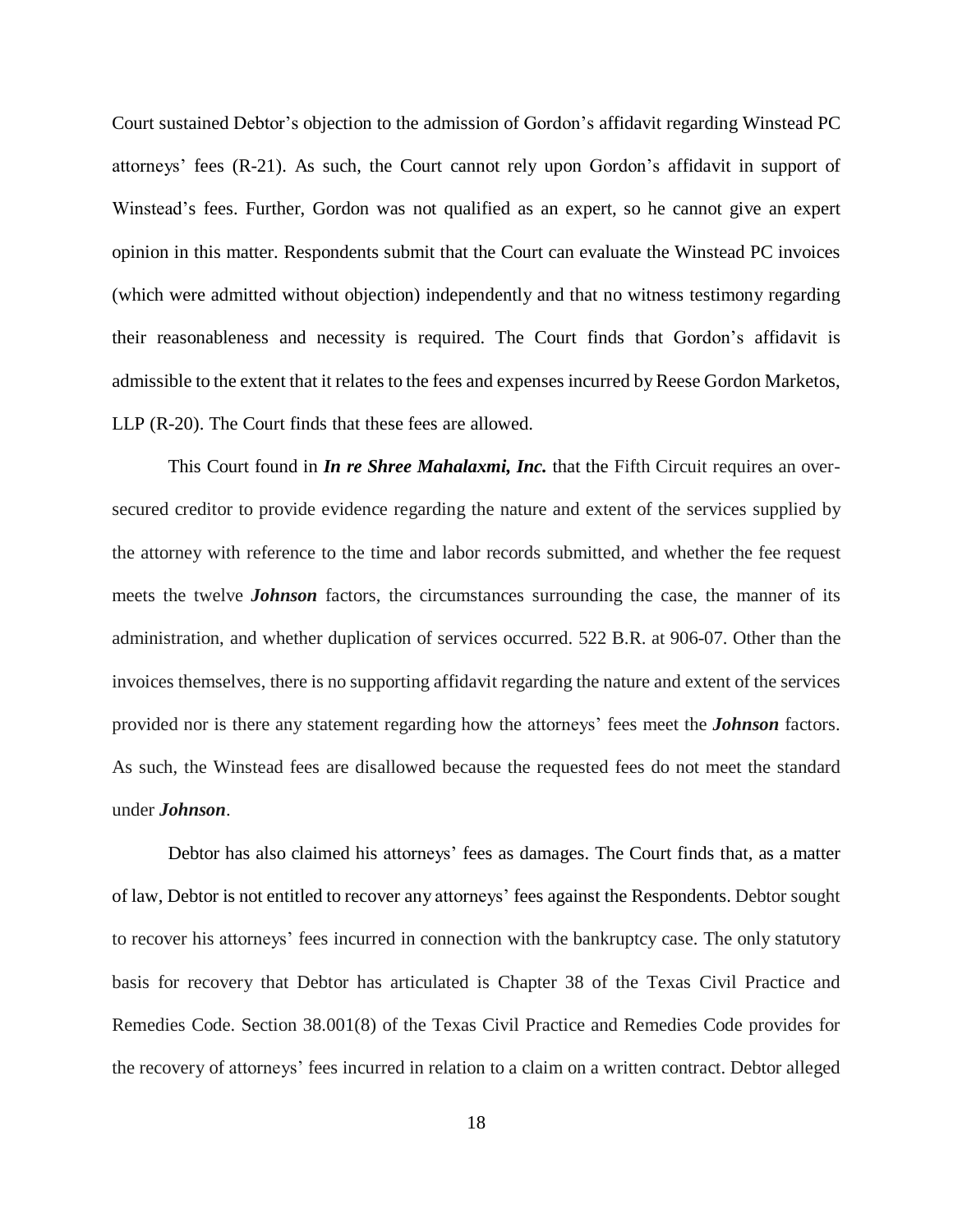two counterclaims for breach of contract, based on alleged improper notice of foreclosure and misapplication of insurance proceeds, respectively. Both counterclaims were dismissed with prejudice (as was Debtor's third counter-claim for common law unreasonable debt collection, which does not fall under any of the categories covered by section 38.001 of the Texas Civil Practice and Remedies Code) (ECF No. 214). Because Debtor was unsuccessful on his breach of contract claims, he is not entitled to recover any attorneys' fees under § 38.001(8) of the Texas Civil Practice and Remedies Code.

Debtor has not asserted any other statutory basis for awarding him his attorneys' fees. Further, nothing in the Bankruptcy Code, the Federal Rules of Bankruptcy Procedure, or the Local Rules provides that a Debtor who objects to a creditor's claim may recover attorneys' fees. *See*, *e.g.*, 11 U.S.C. § 502, Fed. R. Bankr. P. 3007, Local Rule 3007. As such, the allowance of Debtor attorneys' fees against the Respondents is denied. The Debtor's counsel may seek compensation as professional of the estate under 11 U.S.C. §330.

For the reasons stated herein, it is ORDERED, that Respondents' attorneys' fees and expenses are ALLOWED but for the fees and expenses of Winstead PC and estimated fees for L&B for July 2017.

The Court calculates the Respondents' attorneys' fees and expenses as follows: Respondents' attorneys' fees and expenses of \$98,236.76, per proof of claim 6-3, less Winstead PC attorneys' fees of \$10,131.12 and expenses of \$1,360.37 for a total of \$86,745.27.

In addition, per Exhibit A of Respondents' Motion, attorneys' fees of \$48,247.20 and expenses of \$4,210.03 for June 2017 are allowed for a total of \$52,457.23. Further, per Exhibit B of Respondents Motion, attorneys' fees of \$2,947.50 and expenses of \$614.61 for July 2017 are allowed for a total of \$3,562.11. Respondents' claim for attorneys' fees and expenses is allowed